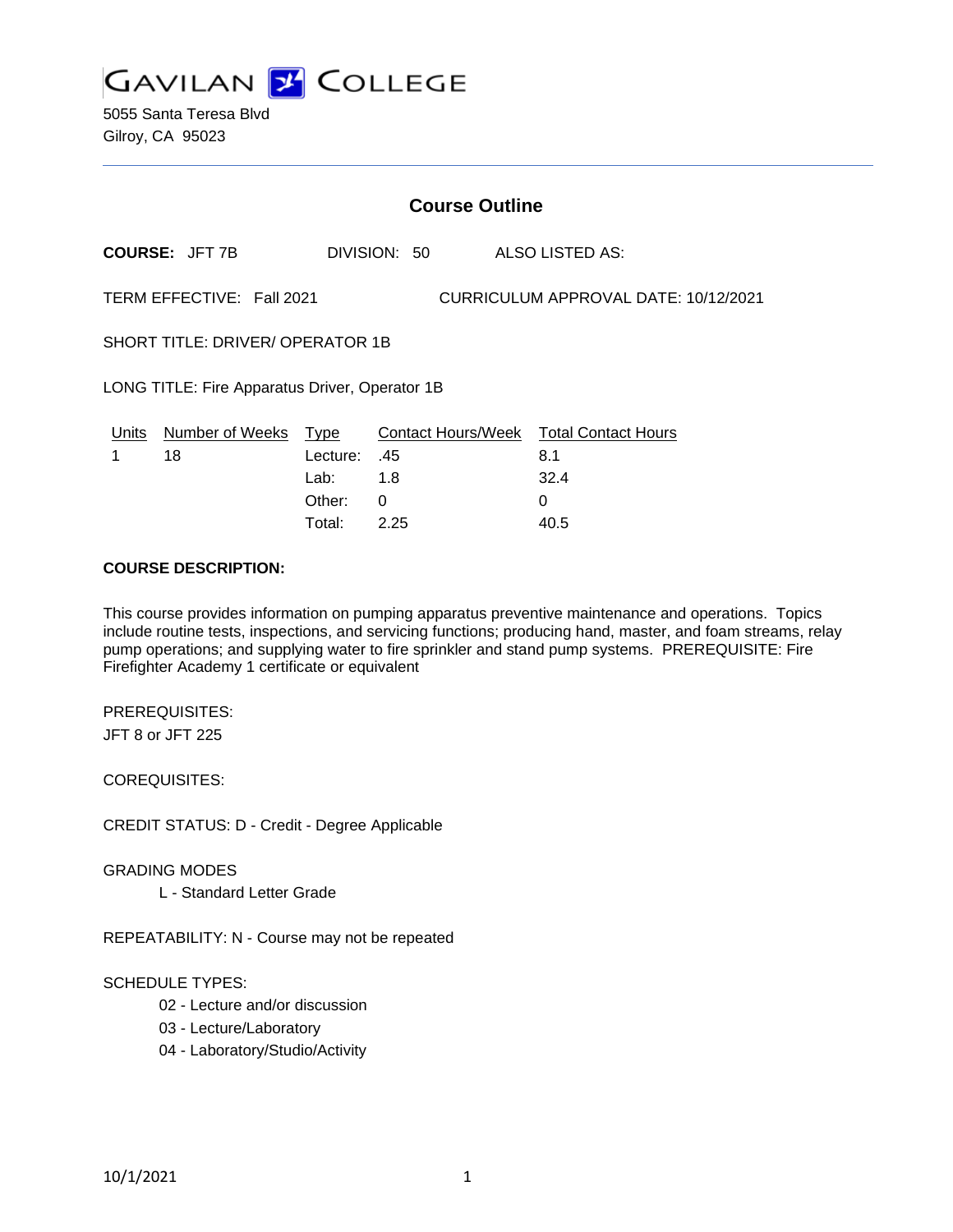## **STUDENT LEARNING OUTCOMES:**

By the end of this course, a student should:

1. Perform and document routine tests, inspections, and servicing functions on the systems and components unique to a pumping apparatus to verify their operational status

2. Demonstrate methods for performing effective hand, master, and foam fire streams.

# **COURSE OBJECTIVES:**

1. Student will identify skills used on pumping apparatus preventive maintenance and operations.

## **CONTENT, STUDENT PERFORMANCE OBJECTIVES, OUT-OF-CLASS ASSIGNMENTS**

Curriculum Approval Date: 10/12/2021

LECTURE CONTENT:

I. Introduction (1 hour)

- A. Fire Apparatus Driver/Operator-Pumping Apparatus Certification Process
- 1. Courses required for certification
- 2. Other requirements
- 3. Certification task book process
- 4. Certification testing process
- II. Preventive Maintenance (7 hours)

A. Perform and Document Routine Tests, Inspections, and Servicing Functions Unique to Pumping Apparatus

- 1. Manufacturer specifications and requirements
- 2. Policies and procedures of the jurisdiction
- a. Documentation requirements
- 3. Pumping systems and components
- a. Types
- b. Transfer of power
- c. Priming systems
- d. Pumping systems
- e. Foam systems
- f. Pressure control devices
- g. Gauges
- h. Valve and plumbing
- i. Water tanks and other extinguishing agent levels
- 4. Use tools and equipment
- 5. Inspect fire pump and components
- 6. Recognize system problems
- 7. Correcting deficiencies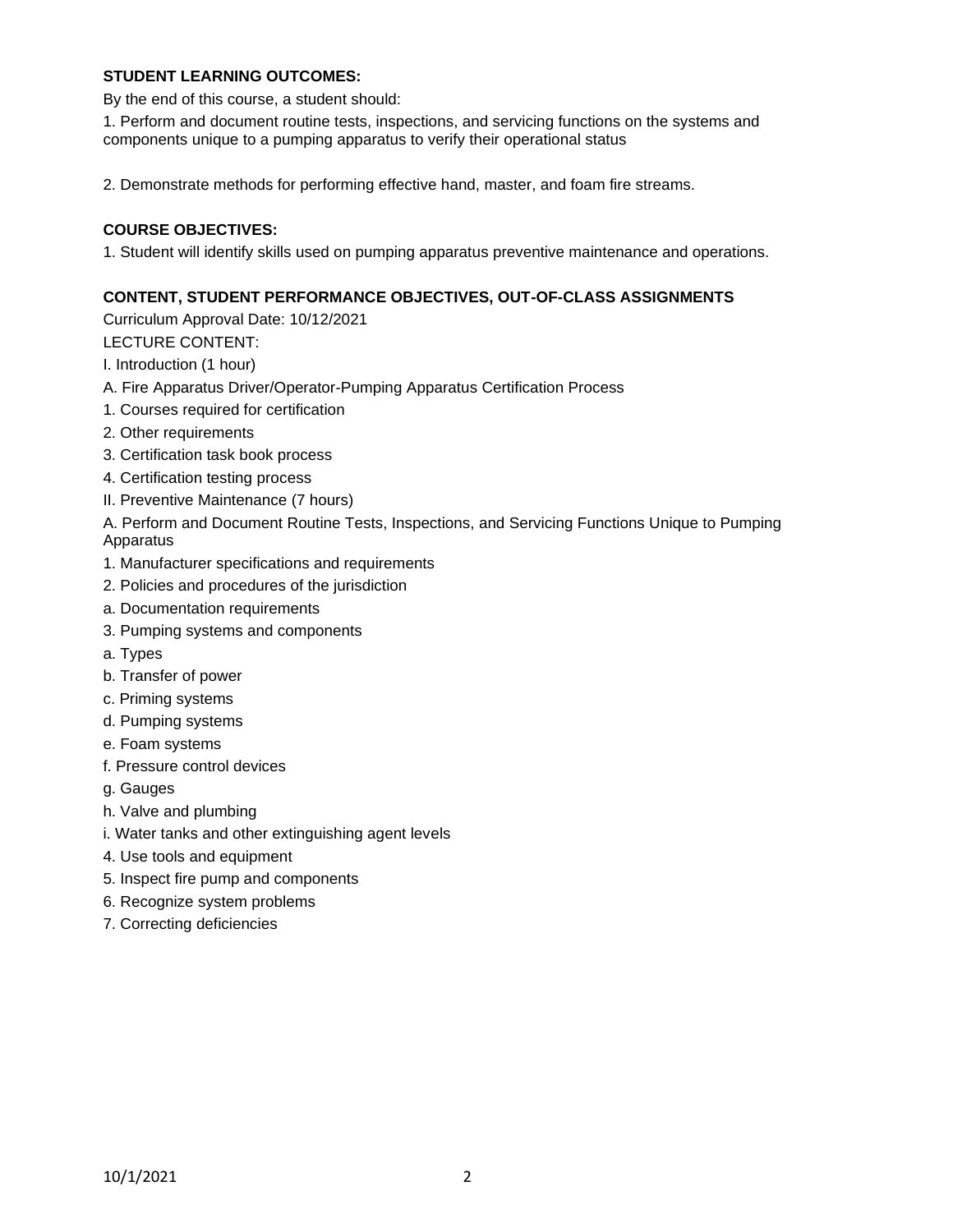## LAB CONTENT:

- III. Operations (32 hours)
- A. Produce an Effective Hand or Master Stream
- 1. Hydraulic calculations for friction loss and flow
- a. Written formulas
- b. Estimation methods
- 2. Pump discharge pressure calculations
- 3. Proper positioning of a pumping apparatus
- a. Hydrant
- b. Standpipes
- c. Drafting
- 4. Safe operation of the pump
- a. Introduction of water
- b. Cavitation
- c. Water hammer
- d. Overheating
- e. Discharge gates
- f. Pressure control devices
- 5. Problems related to small-diameter or dead-end mains
- 6. Low pressure and private water supply systems
- 7. Hydrant coding systems
- 8. Principles of drafting
- 9. Reliability of static sources
- 10. Positioning a pumping apparatus to operate
- a. Fire hydrant
- b. Static water source
- 11. Power transfer from apparatus engine to pump
- 12. Draft
- 13. Operating pumper pressure control systems
- 14. Operating the volume/pressure transfer valve (multistage pumps only)
- 15. Operating auxiliary cooling systems
- 16. Transitioning between internal and external water sources
- 17. Assembling hose lines, nozzles, valves, and appliances
- 18. Applying hydraulic calculations to produce an effective stream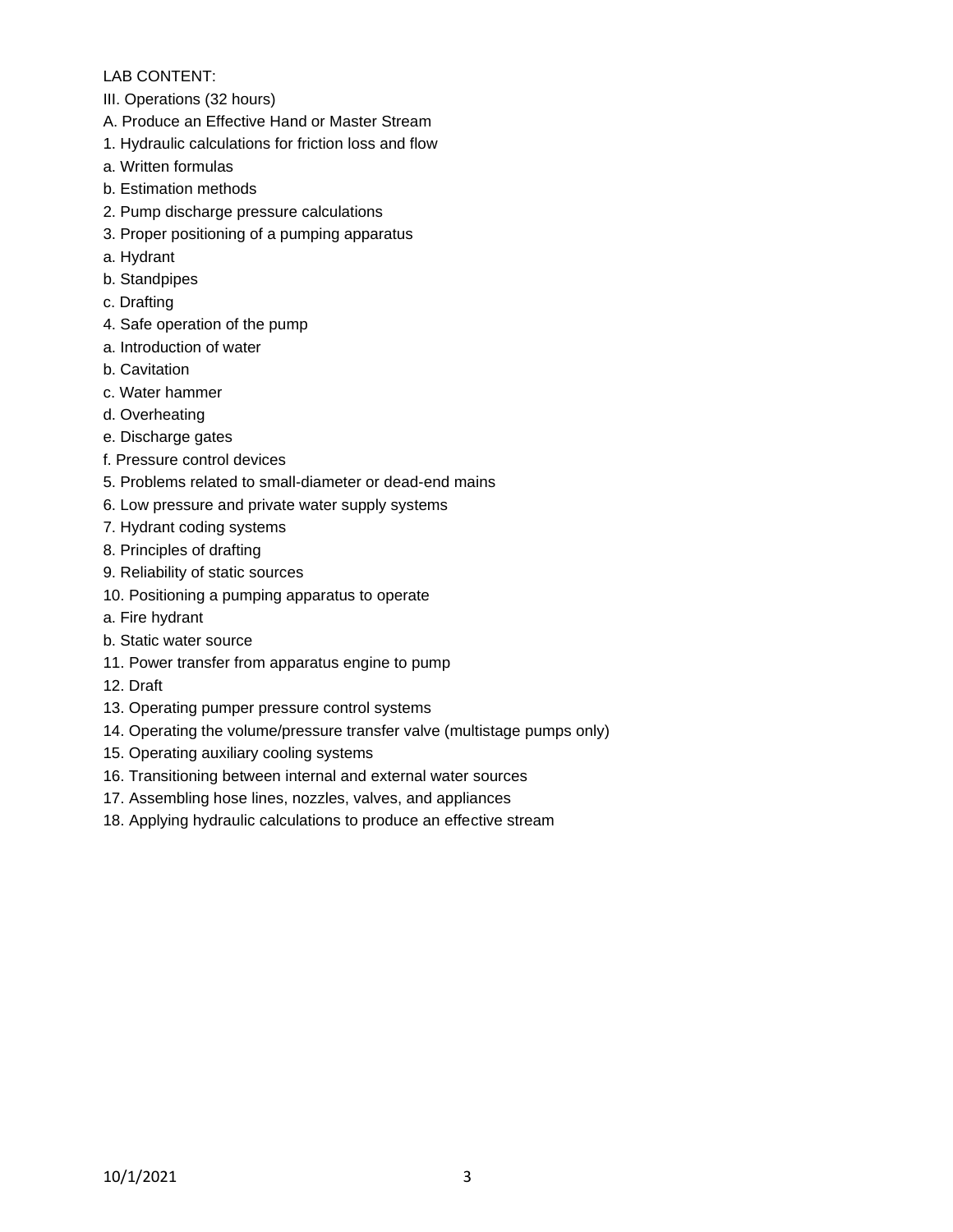- B. Relay Pump Operation
- 1. Relay pumping operations
- 2. Hydraulic calculations for friction loss and flow
- a. Written formulas
- b. Estimation methods
- 3. Pump discharge pressure calculations
- 4. Positioning a pumping apparatus to operate
- a. Fire hydrant
- b. Static water source
- 5. Power transfer from pumping apparatus engine to pump
- 6. Draft
- 7. Operating pumper pressure control systems
- 8. Operating the volume/pressure transfer valve (multistage pumps only)
- 9. Operating auxiliary cooling systems
- 10. Transitioning between internal and external water sources
- 11. Assembling hose lines, nozzles, valves, and appliances
- 12. Applying hydraulic calculations to a relay operation
- C. Produce a Foam Fire Stream
- 1. Proportioning rates and concentrations
- 2. Equipment and assembly procedures
- 3. Foam system limitations
- 4. Manufacturer's specifications and requirements
- 5. Operating foam proportioning equipment
- 6. Connecting foam stream equipment
- D. Supply Water to Fire Sprinkler and Standpipe Systems
- 1. Hydraulic calculations for friction loss and flow
- a. Written formulas
- b. Estimation methods
- 2. Pump discharge pressure calculations
- 3. Hose layouts
- 4. Location of fire department connections
- 5. Alternative supply procedures if fire department connection is not usable
- 6. Operating principles of sprinkler systems
- 7. Fire department operations in sprinkled properties
- 8. Operating principles of standpipe systems
- 9. Positioning a pumping apparatus to operate at a fire hydrant
- 10. Power transfer from pumping apparatus engine to pump
- 11. Operating pumper pressure control systems
- 12. Operating the volume/pressure transfer valve (multistage pumps only)
- 13. Operating auxiliary cooling systems
- 14. Transitioning between internal and external water sources
- 15. Assembling hose lines, nozzles, valves, and appliances
- 16. Applying hydraulic calculations to a sprinkler and standpipe systems.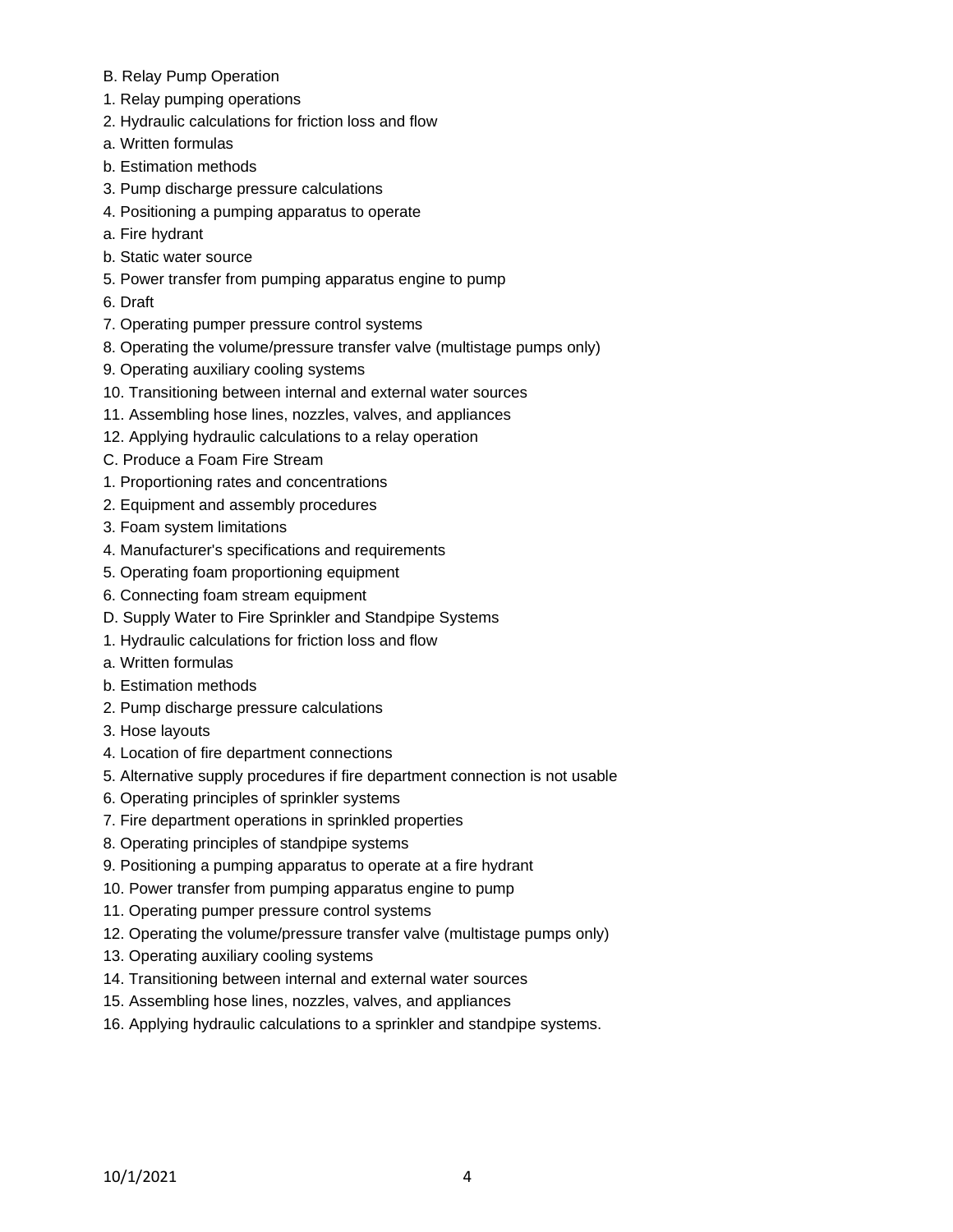## **METHODS OF INSTRUCTION:**

Lab Lecture Scenario Based Training Skills Demonstration

#### **OUT OF CLASS ASSIGNMENTS:**

Required Outside Hours 14 Assignment Description Reading assignments

Required Outside Hours 2 Assignment Description Maintain protective clothing

#### **METHODS OF EVALUATION:**

Problem-solving assignments Evaluation Percent 25 Evaluation Description Class exercise - Explain hydraulic calculations for friction loss and flow using both written formulas and estimation methods to be evaluated by a SFT Instructor for accuracy.

Skill demonstrations Evaluation Percent 25 Evaluation Description Operate pumper pressure control systems. Operate the volume/pressure transfer valve Demonstrations will be evaluated by a SFT instructor for skills taught in class.

Objective examinations Evaluation Percent 50 Evaluation Description Written exam to be graded by SFT instructor for accuracy.

### **REPRESENTATIVE TEXTBOOKS:**

Required: Jones & Bartlett. Fire Apparatus Driver/Operator Second Edition. 2019. ISBN: 978-1-284-02691 Reading level of text, Grade: 12Verified by: Doug Achterman Other textbooks or materials to be purchased by the student: Aerial Apparatus Driver/ Operator Handbook, Third Edition, IFSTA, ISBN-13: 9780134027234